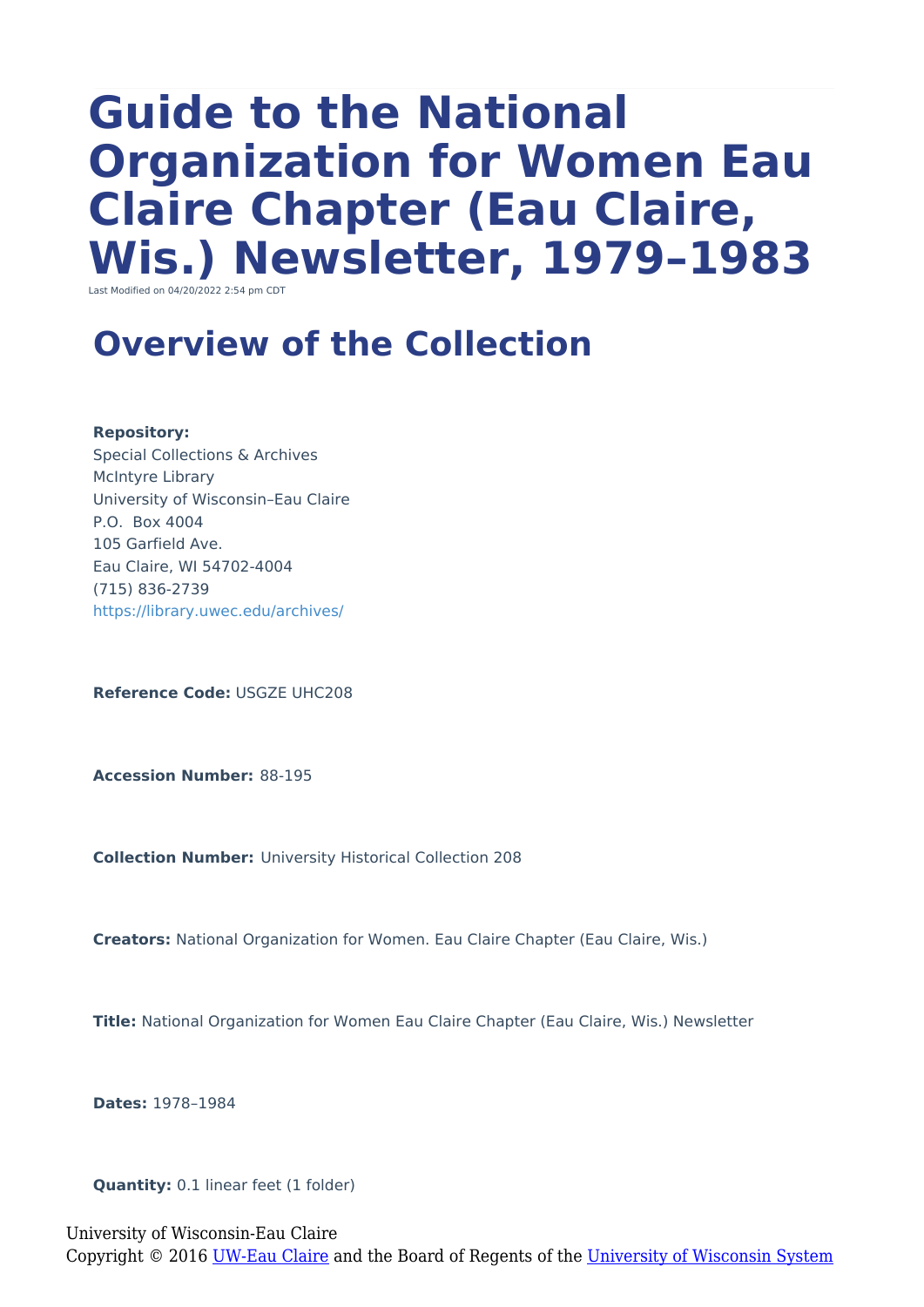**Location of Collection:** A10/1c

**Languages:** Collection materials are in English.

**Summary:** A monthly publication written by members of the Eau Claire chapter of the National Organization for Women (NOW). Included are brief articles concerning equal rights for women, reproductive rights, local wants for women, and national and local NOW activities.

#### **Biographical / Historical Note**

Since its founding in 1966, the National Organization for Women (NOW) has strived to establish equality for all women. NOW works to eliminate discrimination and harassment in the workplace. schools, the justice system, and all other sectors of society; secure abortion, birth control and reproductive rights for all women; end all forms of violence against women; eradicate racism, sexism and homophobia; and promote equality and justice in our society. As of 2007, there is no NOW chapter in the Eau Claire area.

#### **Content Description**

These monthly newsletters, published as the Women's Community Center Newsletter between 1978 and October 1984, were intended to provide a feminist communication network for the Eau Claire area. They include brief articles concerning equal rights for women, reproductive rights, local wants for women, and national and local NOW activities. Also included in this collection are the minutes from a June 5, 1978 Board of Directors Meeting and minutes from an August 2, 1978 General Meeting.

## **Administrative Information**

**Acquisition Information:** Donated to Special Collections & Archives, University of Wisconsin– Eau Claire prior to March 2006.